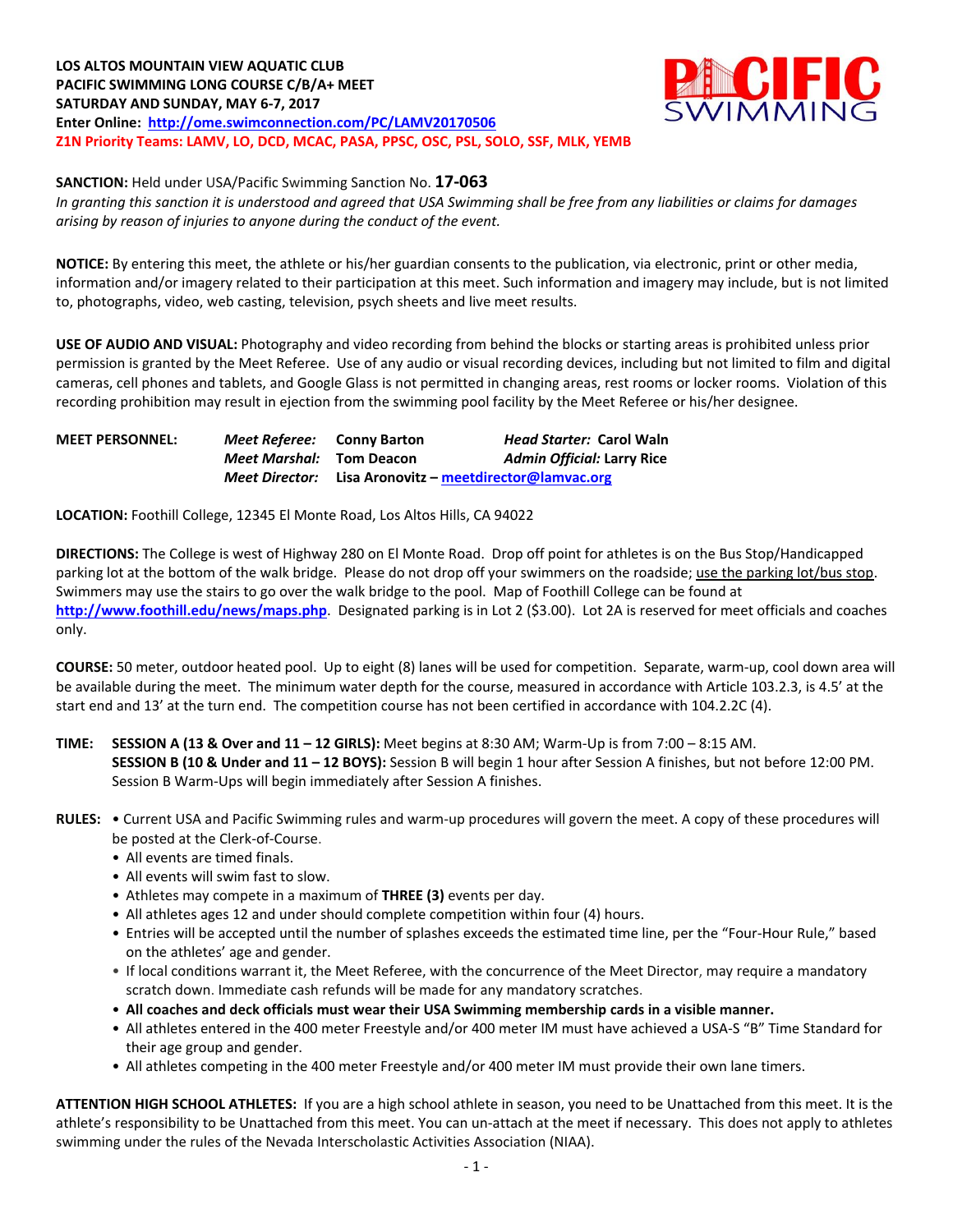**UNACCOMPANIED ATHLETES:** Any USA-S athlete-member competing at the meet must be accompanied by a USA Swimming member-coach for the purposes of athlete supervision during warm-up, competition and warm-down. If a coach-member of the athlete's USA-S Club does not attend the meet to serve in said supervisory capacity, it is the responsibility of the athlete or the athlete's legal guardian to arrange for supervision by a USA-S member-coach. The Meet Director or Meet Referee may assist the athlete in making arrangements for such supervision; however, it is recommended that such arrangements be made in advance of the meet by the athlete's USA-S Club Member-Coach.

**RACING STARTS:** Athletes must be certified by a USA-S member-coach as being proficient in performing a racing start, or must start the race in the water. It is the responsibility of the athlete or the athlete's legal guardian to ensure compliance with this requirement.

### **RESTRICTIONS:**

- Smoking and the use of other tobacco products is prohibited on the pool deck, in the locker rooms, in spectator seating, in standing areas and in all areas used by athletes, during the meet and during warm-up periods.
- Sale and use of alcoholic beverages is prohibited in all areas of the meet venue.
- No glass containers are allowed in the meet venue.
- No propane heater is permitted except for snack bar/meet operations.
- All shelters must be properly secured and only in designated areas. Poolside areas are reserved for coaches and officials only. All other shelters will be in the other designated areas only.
- Changing into or out of swimsuits other than in locker rooms or other designated areas is prohibited.

 Destructive devices, to include but not limited to, explosive devices and equipment, firearms (open or concealed), blades, knives, mace, stun guns and blunt objects are strictly prohibited in the swimming facility and its surrounding areas. If observed, the Meet Referee or his/her designee may ask that these devices be stored safely away from the public or removed from the facility. Noncompliance may result in the reporting to law enforcement authorities and ejection from the facility. Law enforcement officers (LEO) are exempt per applicable laws.

 Operation of a drone, or any other flying apparatus, is prohibited over the venue (pools, athlete/coach areas, spectator areas, and open ceiling locker rooms) any time athletes, coaches, officials and/or spectators are present.

Pets, with the exception of working service animals, are prohibited in the meet venue.

#### **ELIGIBILITY:**

- Athletes must be current members of USA-S and enter their name and registration number on the meet entry card as they are shown on their Registration Card. If this is not done, it may be difficult to match the athlete with the registration and times database. The meet host will check all athlete registrations against the SWIMS database and if not found to be registered, the Meet Director shall accept the registration at the meet (a \$10 surcharge will be added to the regular registration fee). Duplicate registrations will be refunded by mail.
- Athletes in the "A" Division must have met at least USA Swimming Motivational "A" minimum time standard. Athletes in the "B" Division must have met at least the listed "B" minimum time standard. All entry times slower than the listed "B" time standard will be in the "C" Division.
- Entries with **"NO TIME" will be ACCEPTED. (EXCEPTION – 400 FREE and 400 IM. SEE RULES).**
- Entry times submitted for this meet will be checked against a computer database and may be changed in accordance with Pacific Swimming Entry Time Verification Procedures.
- Disabled athletes are welcome to attend this meet and should contact the Meet Director or Meet Referee regarding any special accommodations on entry times and seeding per Pacific Swimming policy.
- Athletes 19 years of age and over may compete in the meet for time only, no awards. Such athletes must have met standards for the 17-18 age group.
- The athlete's age will be the age of the athlete on the first day of the meet.

**ENTRY PRIORITY: Zone 1N athletes from LAMV, LO, DCD, MCAC, PASA, PPSC, OSC, PSL, SOLO, SSF, MLK, YEMB entering online must do so by 11:59 PM Wednesday, April 19th in order to receive priority acceptance to the meet. Surface mail entries must be postmarked by Monday, April 17th in order to receive priority acceptance to the meet.** No athletes other than those from LAMV, LO, DCD, MCAC, PASA, PPSC, OSC, PSL, SOLO, SSF, MLK, YEMB may enter the meet until the priority period has closed.

**ENTRY FEES:** \$4.00 per event plus a \$10.00 participation fee per athlete. Entries will be rejected if payment is not sent at time of request. NO REFUNDS WILL BE MADE, EXCEPT MANDATORY SCRATCH DOWNS.

**ONLINE ENTRIES:** To enter online go to **<http://ome.swimconnection.com/PC/LAMV20170506>** to receive an immediate entry confirmation. This method requires payment by credit card. Swim Connection, LLC charges a processing fee for this service, equal to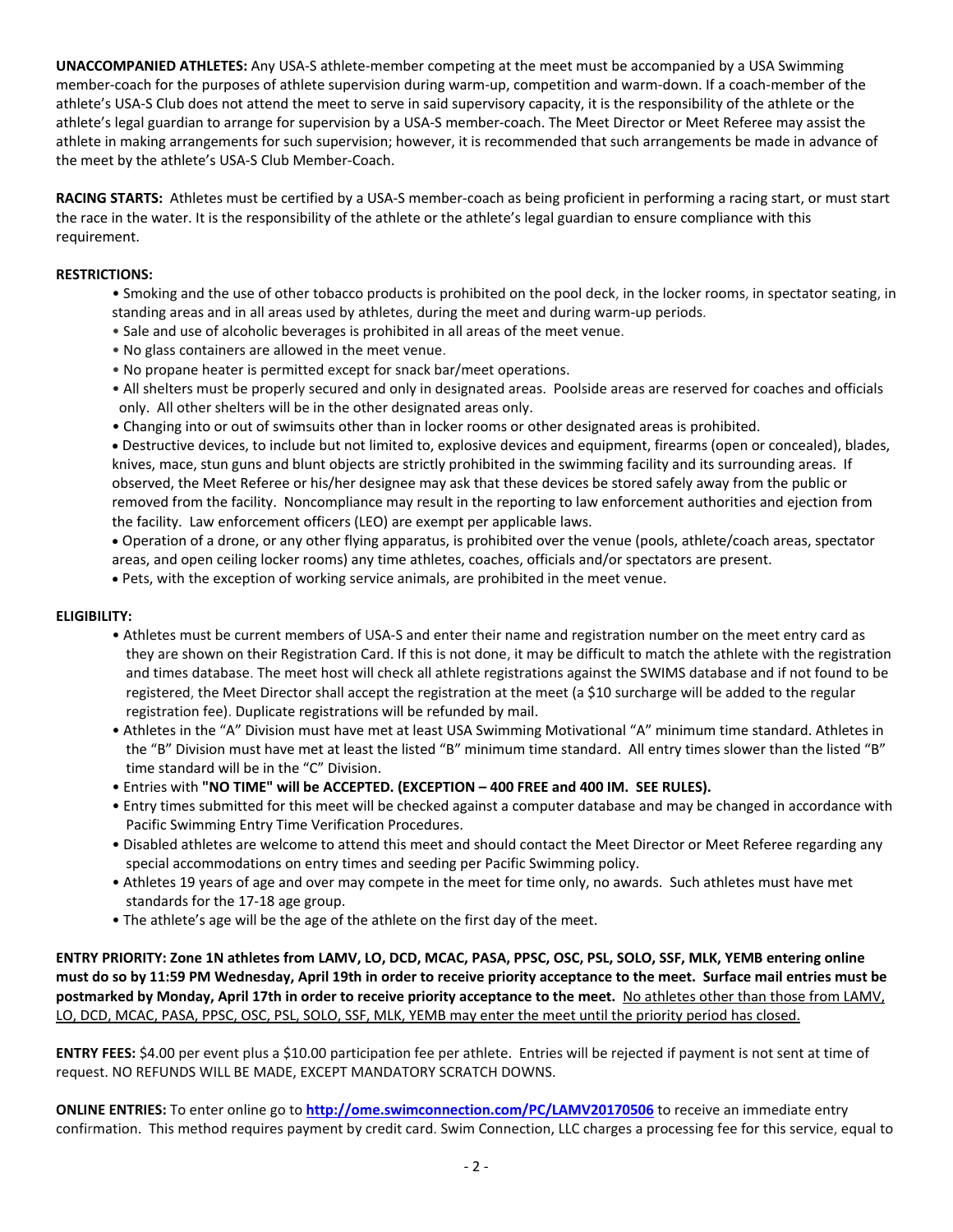\$1 per athlete plus 5% of the total Entry Fees. Please note that the processing fee is a separate fee from the Entry Fees. If you do not wish to pay the processing fee, enter the meet using a mail entry. **Entering online is a convenience, is completely voluntary, and is in no way required or expected of an athlete by Pacific Swimming.** Online entries will be accepted through Wednesday, **April 26th, 2017 at 11:59 PM.**

**MAILED OR HAND DELIVERED ENTRIES**: Entries must be on the attached consolidated entry form. Forms must be filled out completely and printed clearly with athlete's best time. Entries must be postmarked by midnight, Monday, **April 24th, 2017** or hand delivered by 6:30 p.m. Wednesday, **April 26th, 2017**. No late entries will be accepted. No refunds will be made, except mandatory scratch downs. Requests for confirmation of receipt of entries should include a self-addressed envelope.

|                       | Make check payable to: LAMVAC |                                                |                     |
|-----------------------|-------------------------------|------------------------------------------------|---------------------|
| Mail entries to: LAMV |                               | <b>Hand deliver entries to: Lisa Aronovitz</b> |                     |
|                       | PO Box 1269                   |                                                | 494 Rosita Ave.     |
|                       | Los Altos, CA 94023-1269      |                                                | Los Altos. CA 94024 |

**CHECK-IN:** The meet will be deck seeded. Athletes must check-in at the Clerk-of-Course. No event shall be closed more than 30 minutes before the scheduled start of the session. Close of check-in for all individual events shall be no more than 60 minutes before the estimated time of the start of the first heat of the event. Athletes who do not check in will not be seeded and will not be allowed to compete in that event.

**SCRATCHES:** Any athletes not reporting for or competing in an individual timed final event that they have checked in for *shall not* be penalized.

**AWARDS:** Individual events will be awarded in the A, B, and C division. Ribbons for First through Eighth place will be given to the following age groups 8 & U, 9-10, 11-12. Athletes 13 years of age and older will not receive awards. "A" time medals will be given to athletes achieving a new "A" time, regardless of place achieved in the event. All awards must be picked up at the meet by coaches at the end of the meet. Awards will not be mailed.

**ADMISSION:** Free. A program will NOT be available.

**REFRESHMENTS:** A snack bar will be available throughout the competition. Generous and friendly hospitality will be provided for working deck officials, and coaches.

**MISCELLANEOUS:** No overnight parking is allowed. Facilities will not be provided after meet hours. All participating clubs are expected to provide lane timers based upon the number of athletes registered to swim each day. Club timing lanes for Saturday and Sunday will be assigned and coaches will be notified of assignments during the week prior to the meet.

**MINIMUM OFFICIALS:** Clubs must follow Zone 1 North rules for providing officials. Each club must provide officials for each session according to the number of athletes entered in that session, following the table below. Clubs that do not provide sufficient officials must provide coaches to act in the place of officials.

| Club athletes entered in session | <b>Trained and carded officials requested</b> |
|----------------------------------|-----------------------------------------------|
| 1-10                             |                                               |
| $11 - 25$                        |                                               |
| 26-50                            |                                               |
| 51-75                            |                                               |
| 76-100                           |                                               |
| 100 or more                      | 5 and up (1 for every 25 athletes)            |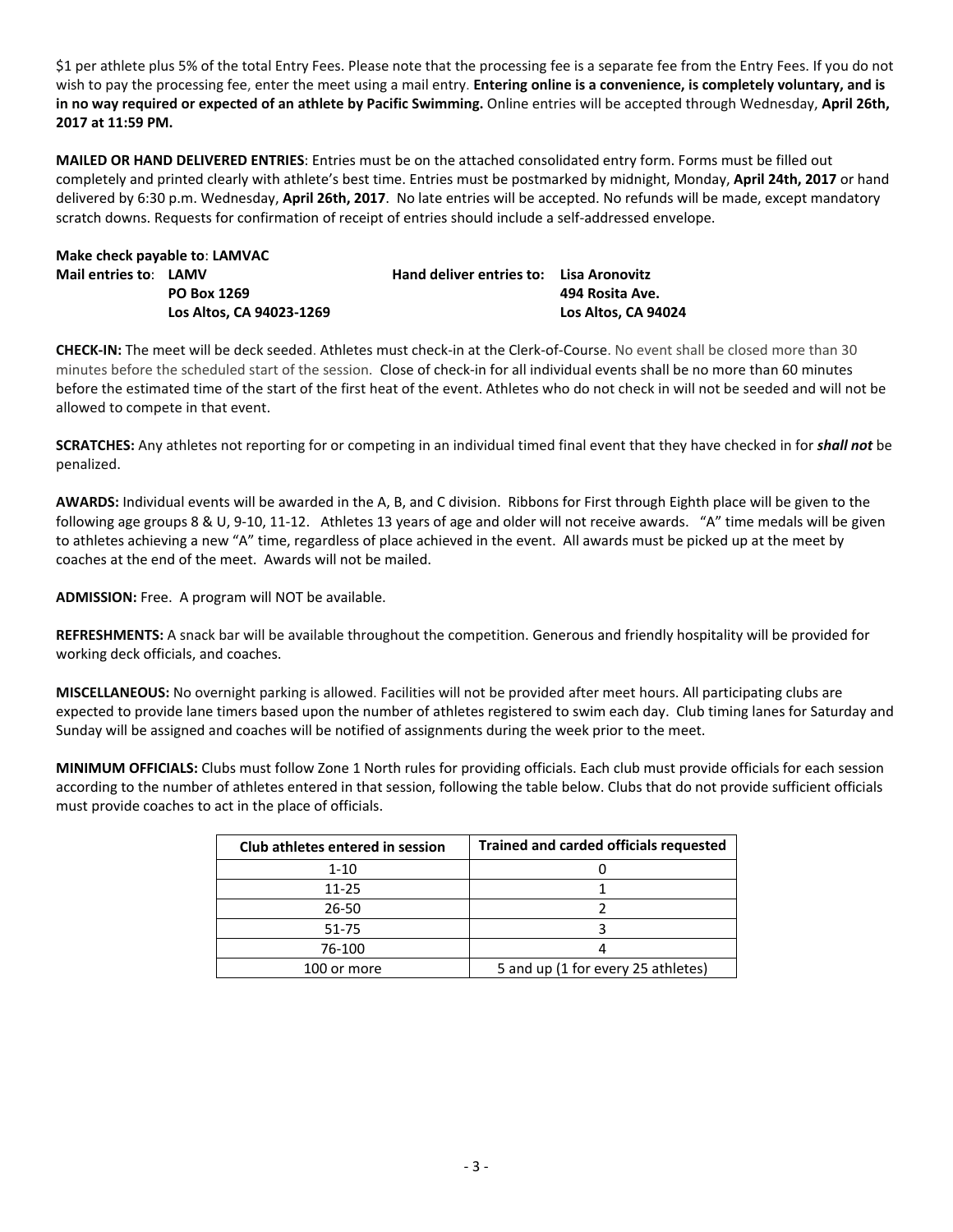|        | <b>SATURDAY</b> |           |        | <b>SUNDAY</b> |              |              |          |  |  |
|--------|-----------------|-----------|--------|---------------|--------------|--------------|----------|--|--|
| 8 & UN | $9 - 10$        | $11 - 12$ | $13-0$ | 8 & UN        | $9 - 10$     | $11 - 12$    | $13 - 0$ |  |  |
| 100 FR | 100 FR          | 100 FR    | 200 FR | 50 FR         | 50 FR        | 200 FR       | 100 FR   |  |  |
| 50 BK  | 100 BR          | 100 BR    | 200 BR | 100 BK        | 100 BK       | 50 BK        | 200 BK   |  |  |
| 50 FL  | 50 BK           | 200 BK    | 100 BK | 50 BR         | 100 FL       | 200 FL       | 100 BR   |  |  |
|        | 50 FL           | 50 FL     | 100 FL |               | <b>50 BR</b> | <b>50 FR</b> | 200 IM   |  |  |
|        | 400 FR          | 400 IM    | 50 FR  |               | 200 IM       | 200 IM       | 400 FR   |  |  |

# **EVENTS**

|                | SATURDAY, MAY 6th  |                |         |                  | SUNDAY, MAY 7th   |              |  |  |
|----------------|--------------------|----------------|---------|------------------|-------------------|--------------|--|--|
|                | <b>SESSION A</b>   |                |         |                  |                   |              |  |  |
| GIRLS #        | <b>EVENT</b>       | <b>BOYS#</b>   | GIRLS # |                  | <b>EVENT</b>      | <b>BOYS#</b> |  |  |
| $\mathbf{1}$   | 13 & O 200 FREE    | $\overline{2}$ | 47      |                  | $11 - 12200$ FREE |              |  |  |
| 3              | $11 - 12$ 100 FREE |                | 49      |                  | 13 & O 100 FREE   | 50           |  |  |
| 5              | 13 & O 200 BREAST  | 6              | 51      |                  | 11-12 50 BACK     |              |  |  |
| $\overline{7}$ | 11-12 100 BREAST   |                | 53      |                  | 13 & O 200 BACK   | 54           |  |  |
| 9              | 13 & O 100 BACK    | 10             | 55      |                  | $11 - 12200$ FLY  |              |  |  |
| 11             | 11-12 200 BACK     |                | 57      |                  | 13 & O 100 BREAST | 58           |  |  |
| 13             | 13 & O 100 FLY     | 14             | 59      |                  | $11 - 1250$ FR    |              |  |  |
| 15             | $11 - 1250$ FLY    |                | 61      |                  | 13 & O 200 IM     | 62           |  |  |
| 17             | 13 & O 50 FREE     | 18             | 63      |                  | $11 - 12200$ IM   |              |  |  |
| 19             | $11 - 12400$ IM*   |                | 65      |                  | 13 & O 400 FREE*  | 66           |  |  |
|                | <b>SESSION B</b>   |                |         | <b>SESSION B</b> |                   |              |  |  |
|                | $11 - 12$ 100 FREE | 22             |         |                  | $11 - 12200$ FREE | 68           |  |  |
| 23             | 9 - 10 100 FREE    | 24             | 69      |                  | 9 - 10 50 FREE    | 70           |  |  |
| 25             | 8 & U 100 FREE     | 26             | 71      |                  | 8 & U 50 FREE     | 72           |  |  |
|                | 11-12 100 BREAST   | 28             |         |                  | 11-12 50 BACK     | 74           |  |  |
| 29             | 9 - 10 100 BREAST  | 30             | 75      |                  | 9 - 10 100 BACK   | 76           |  |  |
| 31             | 8 & U 50 BACK      | 32             | 77      |                  | 8 & U 100 BACK    | 78           |  |  |
|                | 11-12 200 BACK     | 34             |         |                  | $11 - 12200$ FLY  | 80           |  |  |
| 35             | 9-1050 BACK        | 36             | 81      |                  | 9 - 10 100 FLY    | 82           |  |  |
|                | $11 - 1250$ FLY    | 38             |         |                  | $11 - 1250$ FREE  | 84           |  |  |
| 39             | 8 & U 50 FLY       | 40             | 85      |                  | 8 & U 50 BREAST   | 86           |  |  |
| 41             | $9 - 1050$ FLY     | 42             | 87      |                  | 9-1050 BREAST     | 88           |  |  |
|                | $11 - 12$ 400 IM*  | 44             |         |                  | $11 - 12200$ IM   | 90           |  |  |
| 45             | $9 - 10400$ FREE*  | 46             | 91      |                  | $9 - 10200$ IM    | 92           |  |  |

|                             | SATURDAY, MAY 6 <sup>th</sup> |                |         | SUNDAY, MAY 7th   |              |  |
|-----------------------------|-------------------------------|----------------|---------|-------------------|--------------|--|
|                             | <b>SESSION A</b>              |                |         |                   |              |  |
| RLS#                        | <b>EVENT</b>                  | <b>BOYS#</b>   | GIRLS # | <b>EVENT</b>      | <b>BOYS#</b> |  |
| 1                           | 13 & O 200 FREE               | $\overline{2}$ | 47      | 11-12 200 FREE    |              |  |
| $\frac{3}{5}$ $\frac{5}{7}$ | $11 - 12$ 100 FREE            |                | 49      | 13 & O 100 FREE   | 50           |  |
|                             | 13 & O 200 BREAST             | 6              | 51      | 11-12 50 BACK     |              |  |
|                             | 11-12 100 BREAST              |                | 53      | 13 & O 200 BACK   | 54           |  |
| $\overline{9}$              | 13 & O 100 BACK               | 10             | 55      | $11 - 12200$ FLY  |              |  |
| $\overline{1}$              | 11-12 200 BACK                |                | 57      | 13 & O 100 BREAST | 58           |  |
| L3                          | 13 & O 100 FLY                | 14             | 59      | $11 - 1250$ FR    |              |  |
| $\overline{5}$              | $11 - 1250$ FLY               |                | 61      | 13 & O 200 IM     | 62           |  |
| $\overline{z}$              | 13 & O 50 FREE                | 18             | 63      | $11 - 12200$ IM   |              |  |
| L9                          | $11 - 12$ 400 IM*             |                | 65      | 13 & O 400 FREE*  | 66           |  |
|                             | <b>SESSION B</b>              |                |         | <b>SESSION B</b>  |              |  |
|                             | $11 - 12$ 100 FREE            | 22             |         | $11 - 12200$ FREE | 68           |  |
| $\overline{\mathbf{3}}$     | 9 - 10 100 FREE               | 24             | 69      | 9 - 10 50 FREE    | 70           |  |
| $\overline{\mathbf{5}}$     | 8 & U 100 FREE                | 26             | 71      | 8 & U 50 FREE     | 72           |  |
|                             | 11-12 100 BREAST              | 28             |         | 11-12 50 BACK     | 74           |  |
| 9                           | 9 - 10 100 BREAST             | 30             | 75      | 9 - 10 100 BACK   | 76           |  |
| 1                           | 8 & U 50 BACK                 | 32             | 77      | 8 & U 100 BACK    | 78           |  |
|                             | 11-12 200 BACK                | 34             |         | $11 - 12200$ FLY  | 80           |  |
| 5 <sup>5</sup>              | $9 - 1050$ BACK               | 36             | 81      | 9 - 10 100 FLY    | 82           |  |
|                             | $11 - 1250$ FLY               | 38             |         | $11 - 1250$ FREE  | 84           |  |
| $9^{\circ}$                 | 8 & U 50 FLY                  | 40             | 85      | 8 & U 50 BREAST   | 86           |  |
| $\mathbf{1}$                | $9 - 1050$ FLY                | 42             | 87      | 9-1050 BREAST     | 88           |  |
|                             | $11 - 12400$ IM*              | 44             |         | 11-12 200 IM      | 90           |  |
| 5 <sup>1</sup>              | $9 - 10$ 400 FREE*            | 46             | 91      | $9 - 10200$ IM    | 92           |  |

\*Athletes entering the 400 Free and 400 IM must have achieved a USA-S "B" Time Standard for their age group and gender.\*

Use the following URL to find the time standards: **<http://www.pacswim.org/swim-meet-times/standards>**